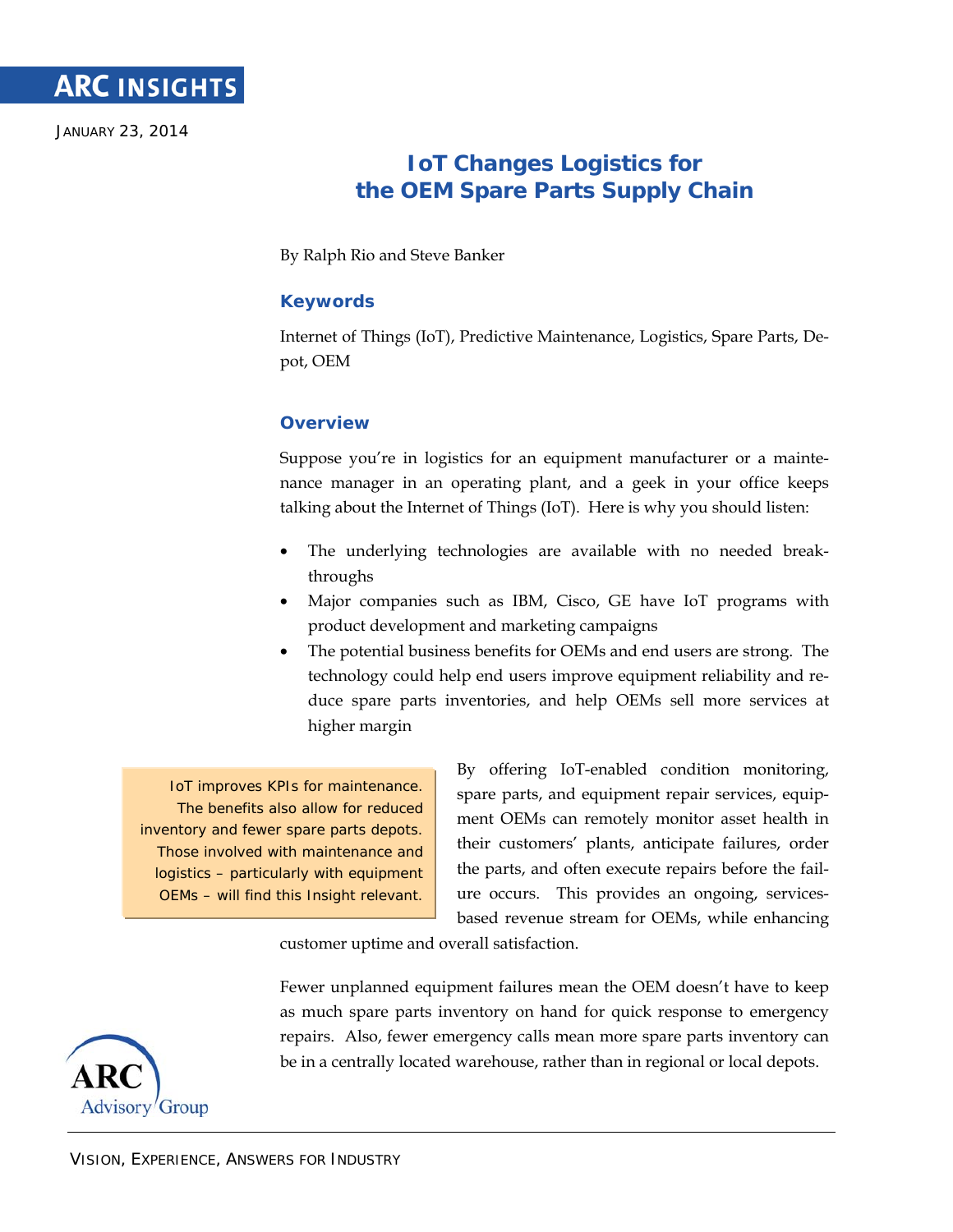#### **What Is IoT?**

ARC Advisory Group defines Industrial IoT as connecting intelligent physical entities (sensors, devices, machines, assets, and products) to each other, to internet services, and to applications. The IoT architecture builds on current and emerging technologies such as intelligent equipment with an IP address, machine-to-machine (M2M) communications, mobility, cloud computing, Big Data, analytics, and visualization tools. No substantial technological breakthroughs are needed for industrial solutions to utilize IoT-based technologies.

The IoT concept underlies several industrial marketing campaigns. For example, IBM promotes its "Smarter Planet" concept, Cisco it's "Internet of Everything," and GE has the "Industrial Internet." In Europe, the term "Industry 4.0" has gained significant traction. With both the underlying technologies and product development in place, and a clear user need, ARC expects adoption to proceed rapidly.

## **Reduced Unplanned Downtime**

Machine downtime, particularly unplanned downtime, is a key impedi-



**Source: ARC Advisory Group Survey** 

ment to production performance. Sixty-seven percent of respondents in an ARC survey on Enterprise Asset Management (EAM) cited improved machine uptime as a primary business driver behind purchasing EAM software.

Unplanned downtime causes losses in several areas including:

- Higher costs with work-in-process (WIP) material waste and scrap
- Labor losses with idle time, rework, and clean-up
- Missed production schedules with delayed shipments, customer satisfaction issues, lost orders, and lower revenue
- Higher business risks with potential safety and environmental incidents **Top Maintenance KPIs**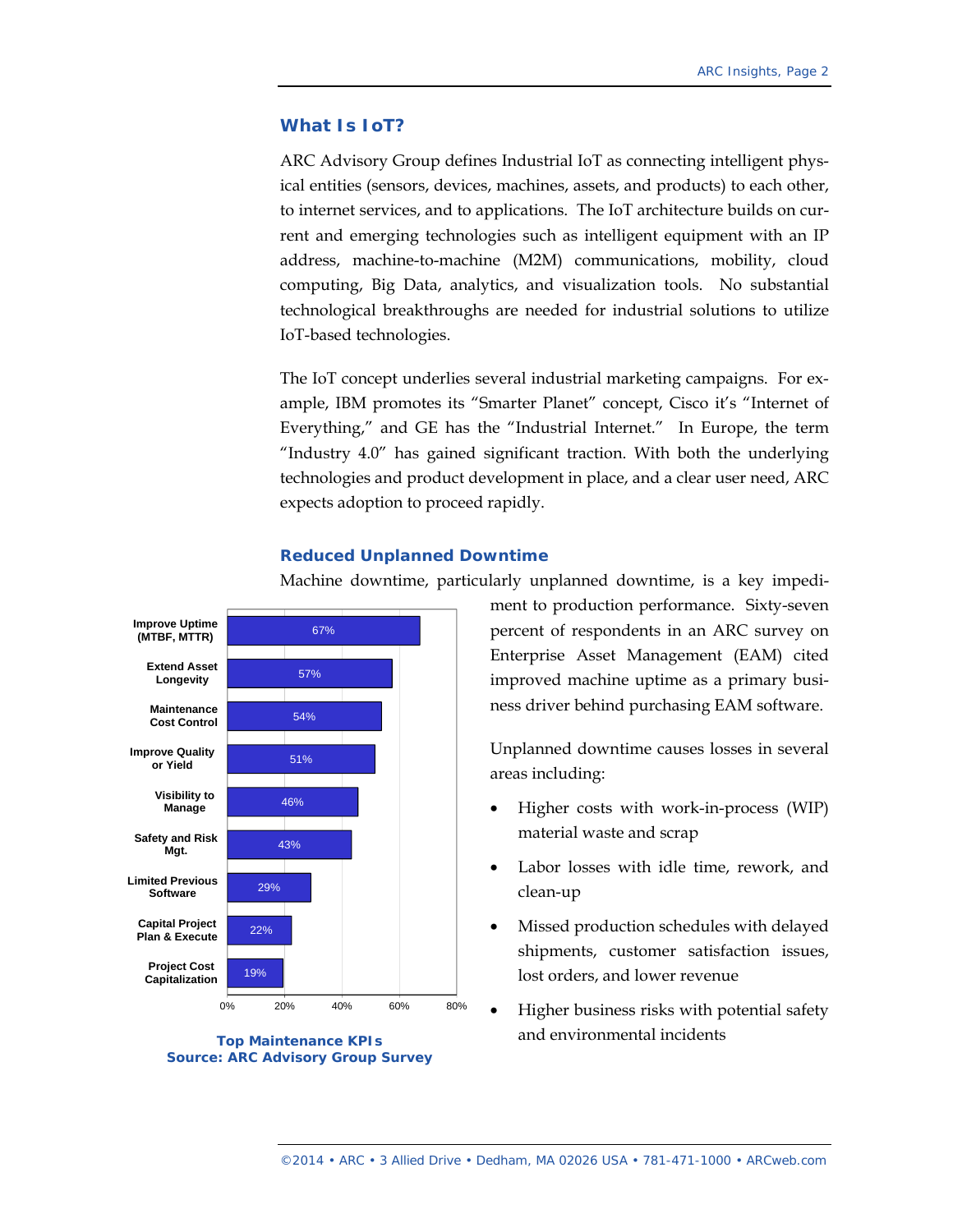The impact of downtime to revenue and profitability gets C-suite attention. Preventing these losses drives maintenance programs, including spare parts inventory and logistics.

#### **IoT and Asset Health Monitoring to Predict Failure**

The potential to significantly improve the uptime metric and prevent unplanned downtime through remote asset monitoring provides a significant business value proposition to help justify investments in the IoT and connected devices for both in-plant asset management and field service.

IoT facilitates asset health monitoring and predictive maintenance that alerts before a failure. Now, repairs can be scheduled before a minor problem can cascade into a major unplanned interruption of production.

IoT-connected devices enable end users and/or OEMs to remotely monitor sensor data (like vibration, temperature, pressure, etc.). In this manner, the IoT improves product and equipment uptime through remote diagnostics, troubleshooting, and predictive maintenance.

Asset health involves the monitoring of the condition of an asset and detection of an issue before failure occurs. An alert from a health monitoring application notifies a maintenance planner to have someone inspect the equipment and schedule the repair prior to a failure. This has significant impact on the maintenance function:

- Lower repair costs A failure of a component cascades into a much larger issue. For example if your car engine runs out of oil, the bearings will seize and the engine will have to be replaced. In this case, \$25 dollars worth of oil cascades into a \$5,000 repair.
- Less inventory Much of the spare parts inventory exists "just in case," so equipment can be repaired quickly to re-start production. With predictability, time becomes available to order and obtain the parts.

#### **New Revenue for Equipment Manufacturers**

IoT emphasizes remote access to connected machines to enable transformative business improvements – one of which is field service by original equipment manufacturers (OEM). With IoT, the value of an OEM's service plan greatly improves – more uptime and less unplanned downtime for the user of the equipment.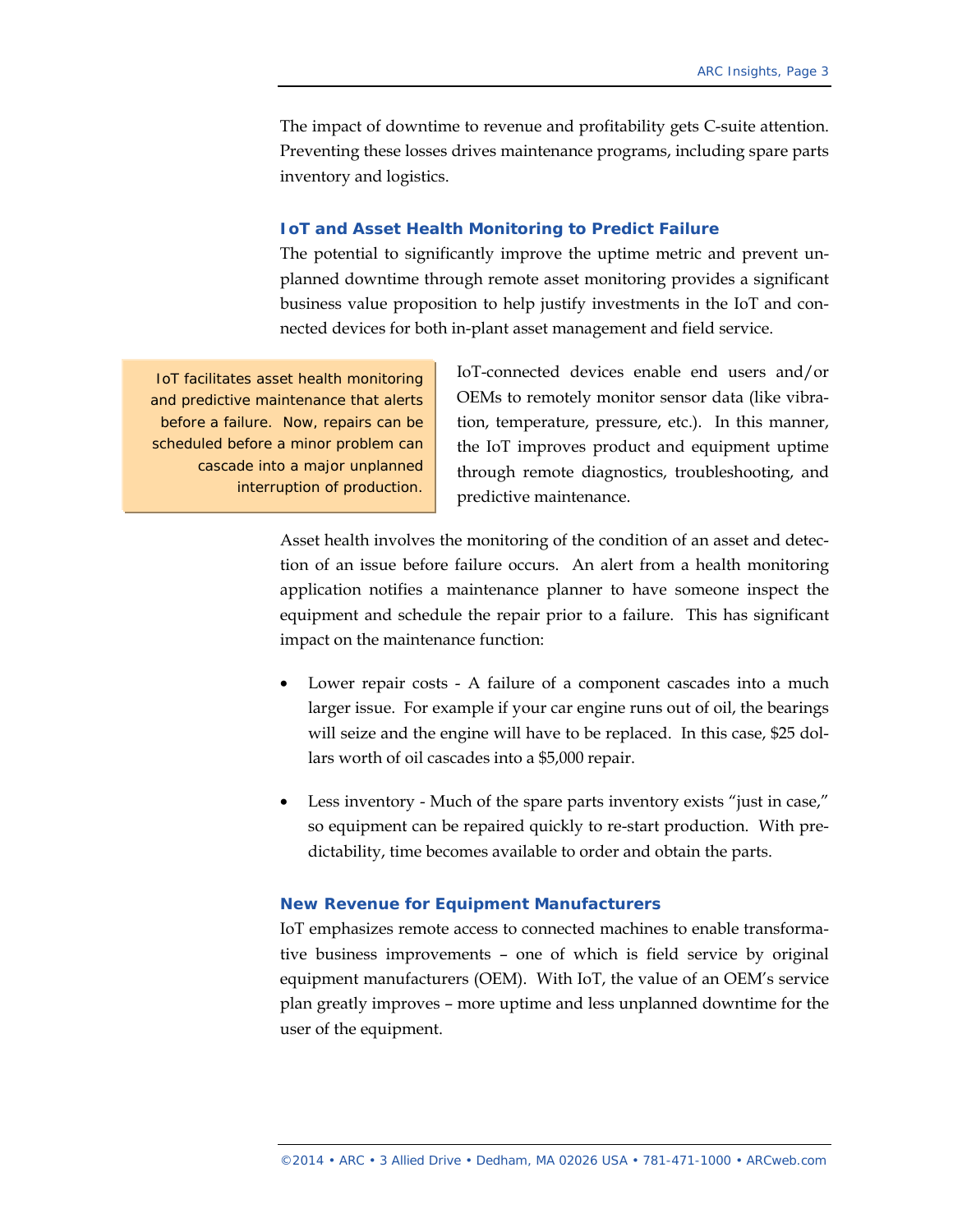Remote device connectivity coupled with device-level service apps help manufacturers more rapidly diagnose and troubleshoot issues in the field, address them in a more timely fashion, and market new subscription-based products and services. This is the strategy behind GE's "Industrial Internet."

With the credible and clear improved uptime benefits, OEMs have the opportunity to raise prices and sell more services. The improved margin and new revenue opportunities provide the financial incentives that will drive many OEMs to adopt IoT solutions.

## **Impact on Logistics and the Spare Parts Supply Chain**

Currently, many spare parts supply chains are constructed in such a manner that inventory is held centrally, perhaps in a manufacturing plant or a centrally located warehouse in a particular region. This central stocking location sends inventory to a network of depots that can provide a quick response to customers' needs. Often, warehousing and shipping services are outsourced to a third-party logistics (3PL) service provider, particularly the large 3PLs that have specialized in parcel deliveries (FedEx, DHL, TNT, UPS,) and have an infrastructure in place to respond quickly.

Some types of spare parts are not critical in the sense the customer will not lose substantial amounts of money for downtime if the delivery is delayed a few days. An example would be automotive parts or large household appliances parts. However, the ability to deliver quickly to local dealers is a competitive advantage for the manufacturer.

For critical spare parts (such as expensive parts used in production machinery, the customer may have a service contract that requires delivery within a set time period after a service failure occurs. Customers pay more if they require very quick service within a few hours of a part failure. The customer may also pay to install the spare part. If installation services are required, the local depot serving that customer is more likely to be run by the manufacturer, rather than a 3PL.

Clearly if the customer is using a "run to failure" maintenance strategy, which is often the case, the pressure for a satellite depot to respond quickly after a part failure is greatly increased. Critical parts absolutely need to be